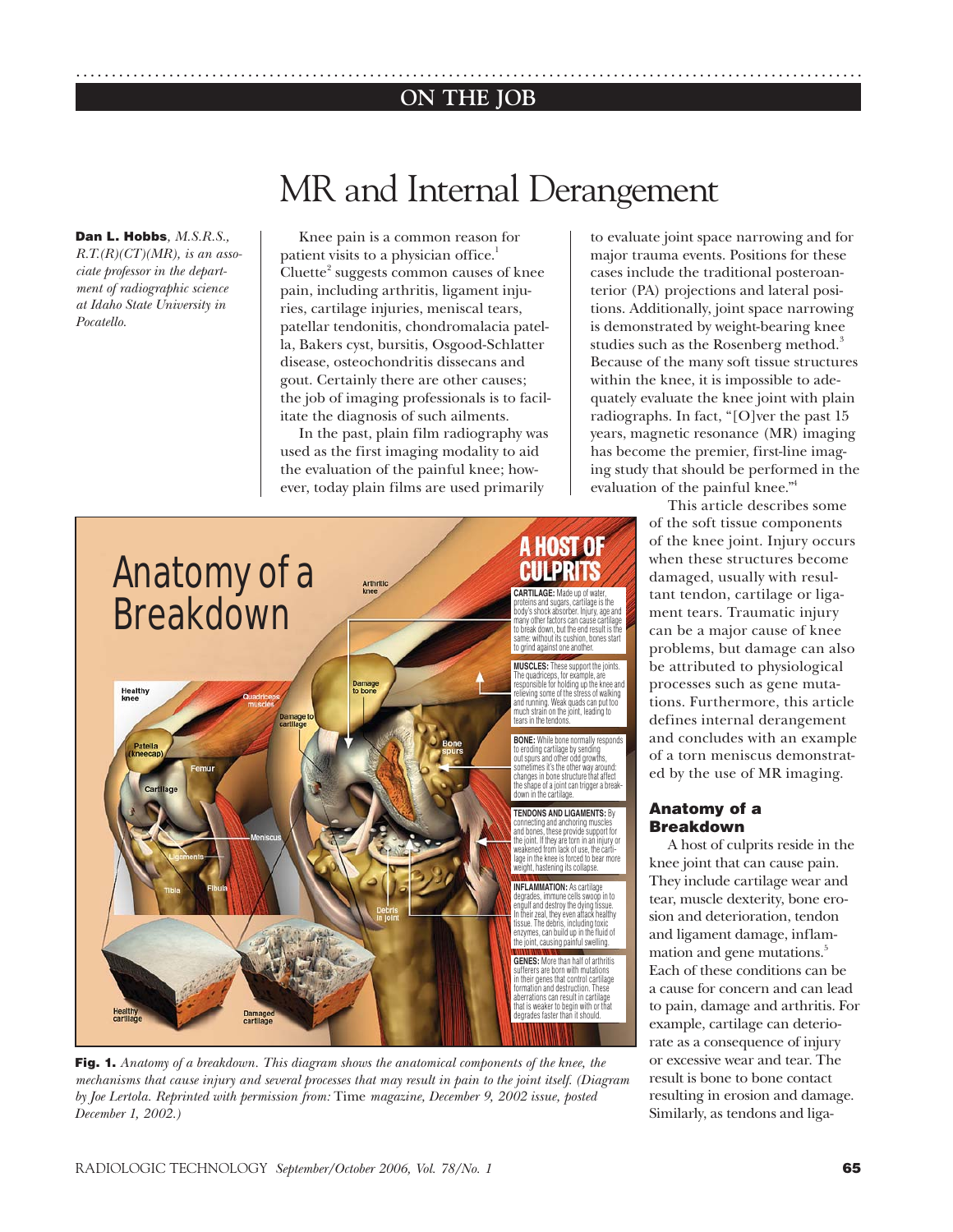

**Fig. 2.** *Axial localizer. This image was used to prescribe the sagittal and coronal images. (Image courtesy of Owen Bartschi, R.T.(R)(MR), Idaho Medical Imaging, Pocatello, Idaho.)*

ments become weakened or torn, the cartilage of the knee is forced to bear more weight, resulting in injury or even collapse of the joint. Regardless of the mechanism of injury, osteoarthritis often is a common result; what's more, recent studies $6$  have shown that osteoarthritis is influenced not only by mechanical processes, but that biochemical and genetic factors also play a role. Thus, "…researchers have discovered an array of biochemical messages that are traded between bones, muscles and other parts of the body and play a key role in keeping joints healthy."5 Consequently, there are myriad reasons, ranging from injury to genetic predisposition, that cause knee-related problems. (See Fig. 1.)

#### *Incidence of Traumatic Injury and IDK*

It is interesting to note that in the United States trauma to the knee accounts for almost 3 million visits to an outpatient or emergency department each year.<sup>7</sup> Of this 3 million, "[t]he MCL [medial collateral ligament] is the most frequently injured ligament in the knee. [However], ACL [anterior cruciate ligament] damage causes the highest incidence of pathologic joint instability."7 Accordingly, the abbreviation IDK



**Fig. 3.** *Lateral menicus. Conventional, proton density-weighted sagittal view of the knee. The lateral menicus forms 2 triangles with points facing each other. Regular-sized arrows denote the anterior and posterior horns, small arrow denotes normal patellar tendon and the arrowhead denotes normal quadriceps tendon. (Image courtesy of Owen Bartschi, R.T.(R)(MR), Idaho Medical Imaging, Pocatello, Idaho.)*

is used to describe an internal derangement of the knee. This term is used any time there is a problem that involves the normal functioning of the ligaments or cartilage of the knee joint. In fact, Resnick and Sartoris state that "[i]nternal derangement of the knee represents a common medical problem with significant patient morbidity.…" They then go on to state that, "Magnetic resonance (MR) imaging has proved to be a reliable method and, in many instances, has replaced arthrography in the evaluation of internal derangement of the knee."8 Today, MR is the primary imaging modality used in the diagnoses of IDK.

#### **MR Methods**

..............................................................................................................

To demonstrate a derangement on MR, a series of images should be performed in several orthogonal planes. Crues et al<sup>9</sup> suggests that "[t]he knee must be scanned in the axial, coronal and sagittal planes using thin sections (3 to 5 mm thick) with a combination of T1- and T2-weighted techniques, including at least one T2-weighted image with fat suppression." Likewise, Bontrager $^{10}$  discusses the value of some of these sequences. He suggests that T1-weighted images are useful for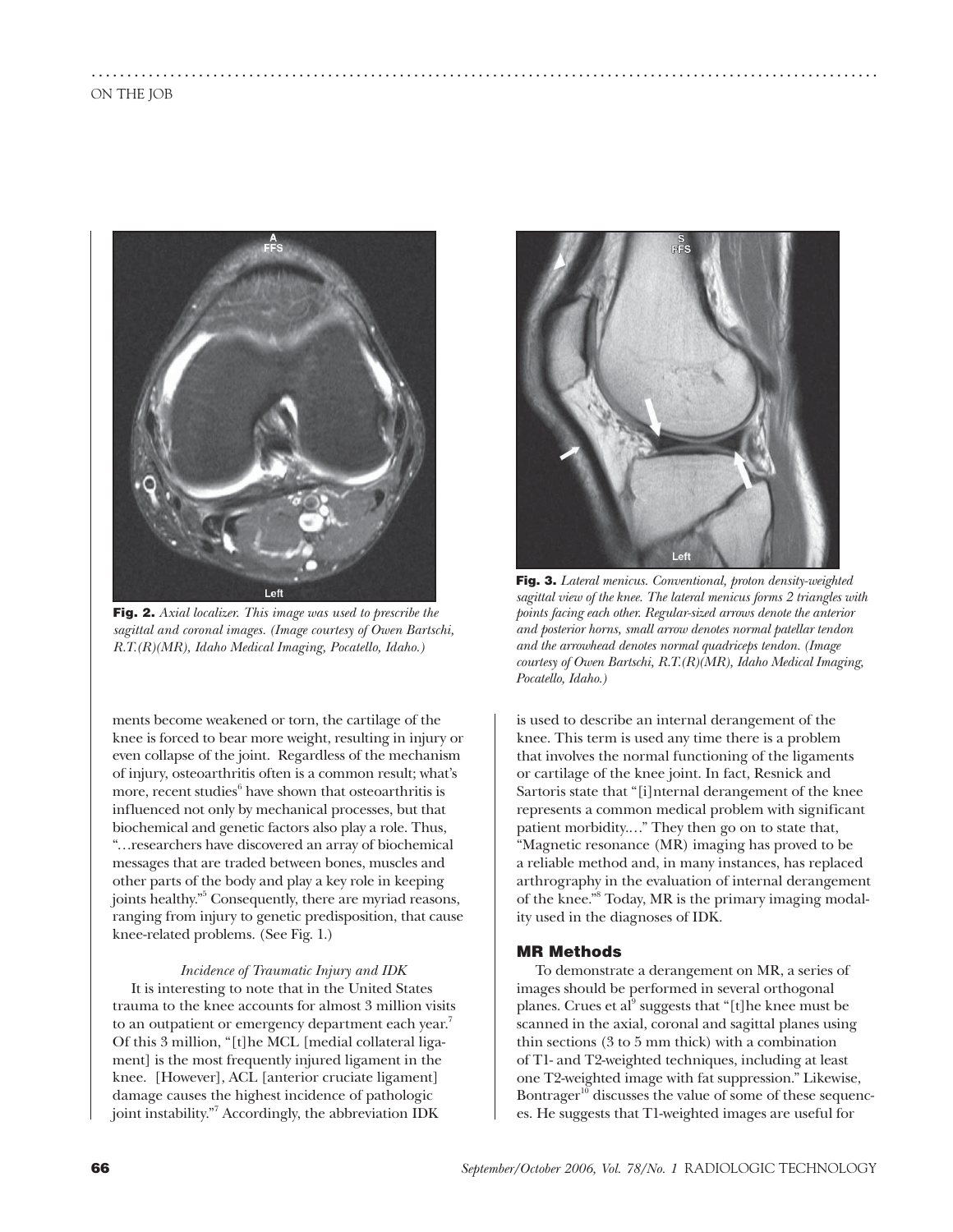

**Fig. 4.** *Medial menicus. Arrow denotes a moderate-sized horizontal tear of the medial meniscus. (Image courtesy of Owen Bartschi, R.T.(R)(MR), Idaho Medical Imaging, Pocatello, Idaho.)*

showing internal derangements of the articular cartilages and tendons. Likewise, he suggests that T2-weighted images are helpful to distinguish inflammation and edema around the ligaments and tendon tears.<sup>10</sup>

#### **Case Study**

A 56-year-old male patient was evaluated for chronic left knee pain that he had experienced for the past 2 years. After appropriate screening, he was placed in a

1.5-T magnet scanner (Espree, Siemens AG, Munich, Germany). After placement of the knee coil, the patient was positioned in the bore of the magnet; an axial localizer was then performed. (See Fig. 2) This was followed by a complete multiplanar MR series, which consisted of sagittal and coronal T1-weighted, proton density-weighted and fat saturation sequences.

..............................................................................................................

When evaluating the sagittal images, the anterior and posterior horns of the menisci appear as triangular densities in the center of the knee in both the lateral and medial compartments. The menisci are somewhat broadened on each end and taper to a pointed triangular shape toward the center of the image. The lateral meniscus in the sagittal sequence is intact and normal in appearance and shape. (See Fig. 3) On the other hand, the medial meniscus demonstrates irregularities in the posterior aspect of the body. (See Fig. 4.) This defect can be best seen on images that have narrow meniscal windows. (See Fig. 5.)

Technologists should be aware that tears of the menisci sometimes do not appear on either the coronal or sagittal views, as they are only seen when they are perpendicular to the plane of the slice. Thus, Bradley states that "tears running oblique[ly] to the coronal and sagittal planes may well be visualized only by a notch on the articular surface."4 Even without this notch, a normal-appearing MR may be inconclusive. The terminology used to describe this condition would be "false negative." In other words, the MR image was normal in appearance; however, unseen pathology was present in the patient's knee. This type of scenario may be cause for knee arthroscopy.

Lastly, in the case presented, a coronal image shows irregular densities in the medial menicus. (See Fig. 6.) Also, the radiologist reported irregularity and partial

> loss of the articular cartilage covering the medial femoral condyle and posterior medial tibial plateau. It is interesting to note the normal appearance of the posterior cruciate ligament. (See Fig. 7.)

#### **Discussion**

IDK can be traumatic in origin and can be caused by a variety of reasons. Regardless of the cause, MR is the preferred imaging modality for evaluating knee pain. Obtaining a good MR scan is important in identifying IDKs. The orthopedic surgeon uses the scan to base therapeutic decisions. Additionally, the



**Fig. 5.** *Narrow windows better demonstrate the menisci. Medial meniscus (M) with the associated tear involving the posterior horn and the intact lateral meniscus (L). (Image courtesy of Owen Bartschi, R.T.(R)(MR), Idaho Medical Imaging, Pocatello, Idaho.)*